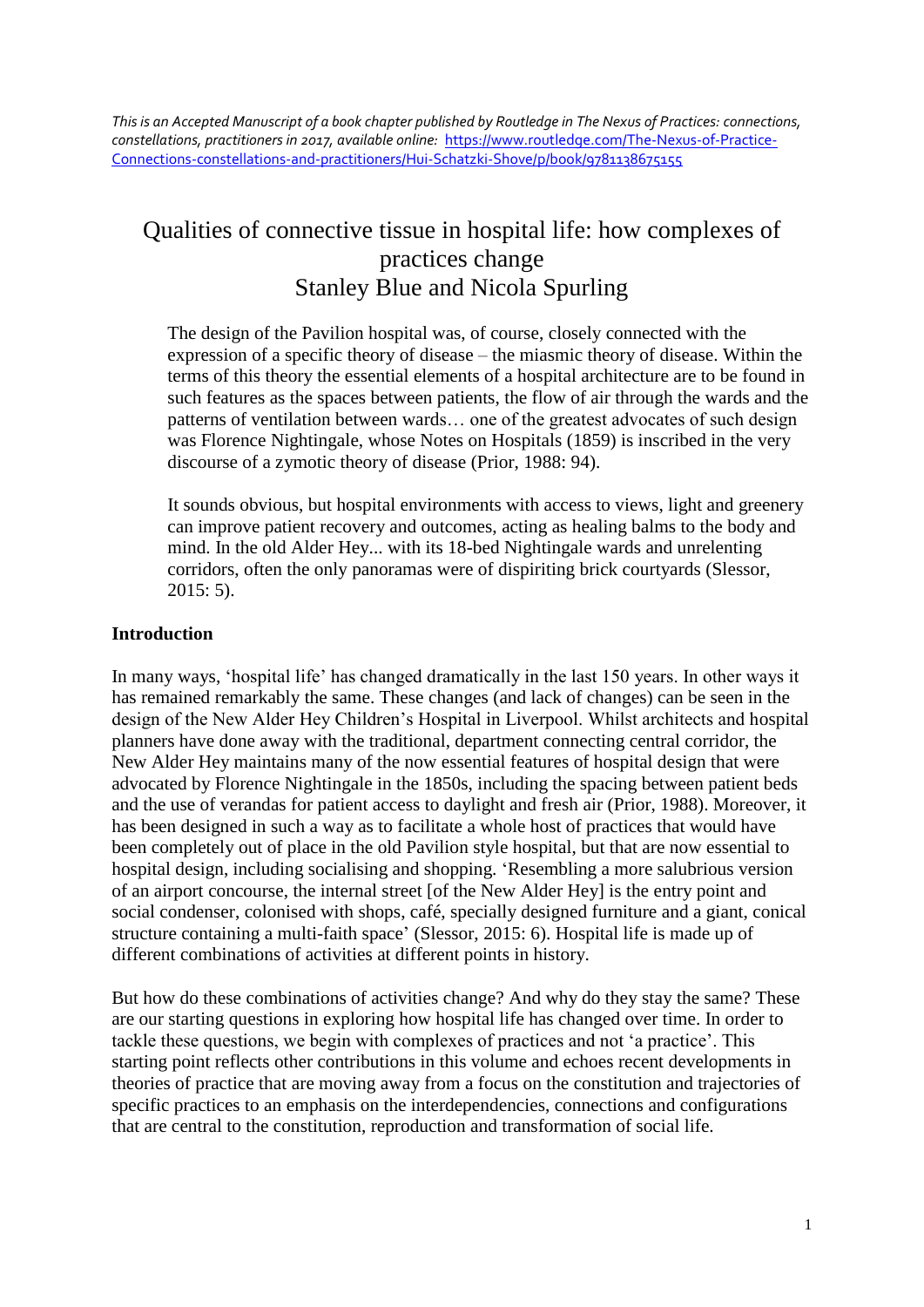Conceptual headway regarding how practices hang together has been made on several fronts. Steps that have been taken include recognising that practices become organised in time in different ways (Southerton, 2006); practices gather around particular places (Shove, Pantzar and Watson, 2012: 84); and that practices compete and collaborate for time (Schatzki, 2010b). Multi-practice configurations have been described as bundles, complexes, constellations and systems in order to capture issues of scale, fixity, flexibility and structuration in connection. Whilst these ways of conceptualising complexes of practices are useful for understanding how one practice is connected to another, they are of less value in helping us understand relationships between the connections that hold practices together. To date, much less has been said about how different types of connection impact on and matter for each other. For example, how are we to understand the changing material-spatial organisation of practices in hospitals and how those changes are affected by and shape the temporal sequencing of activities that take place within and beyond the hospital?

In what follows, we propose that in order to understand how complexes of practices change, we need to consider the multiple ways in which practices hang together and to show how these different types of connection matter for one another and ultimately for the reproduction of the complex itself. Our ambition is to build the foundations of a theory of practice (and of change) that is concerned from the outset with relationships between connections (*inter*connections). In our schema, new elements of practice are not the source of change. Rather trajectories of change are an expression of the ways in which practice complexes *inter*connect. In our description of these *inter*connections we put forward an understanding of complexes of practices as held together by a connective tissue that is itself an essential feature of practices.

We develop and illustrate this idea through a discussion of the transformations of complexes of practices that make up hospital life. A hospital is an intriguing site in which multiple activities necessarily combine and coordinate in routine and observable ways. What seem to be outwardly static structures have changed radically over the past century, meaning that any one hospital is constituted by historically specific complexes of practices. So how has that happened? The multiple activities that go on in a hospital and their orchestration to make an institution that functions 24 hours a day, 365 days a year, means that hospitals are sites in which temporal aspects of connection are especially visible. Hospitals have multiple sociotemporal peaks, sites and cycles and they have been studied as such (Zerubavel, 1979). But they also vary in terms of the kinds of infrastructure, built environment and technology which constitute them and the past design and implementation of these material arrangements is obviously important for contemporary hospital life. As such, hospitals provide a revealing setting in which to pursue our goal of understanding change as an outcome of the constitution of practice complexes.

Drawing from more recent developments in theories of practice (e.g., Shove, Pantzar and Watson, 2012; Schatzki, 2010b; Schatzki, 2010a; Shove, Watson and Spurling, 2015), as well as from established ideas in social theory (e.g., Zerubavel, 1979; Abbott, 1988; Prior, 1988), we develop the beginnings of a conceptual scheme that can better account for changes in the complexes of practices that make up hospital life from the 1850s to 2015, as described in the two architectural accounts of hospital design introduced at the start of the chapter. Analysing the organisation of activity in architectural designs has been proposed by others (Prior, 1988; Shove, Pantzar and Watson, 2012). For example, Shove, Pantzar and Watson write: 'Since buildings represent sites in which practices are contained, separated and combined, the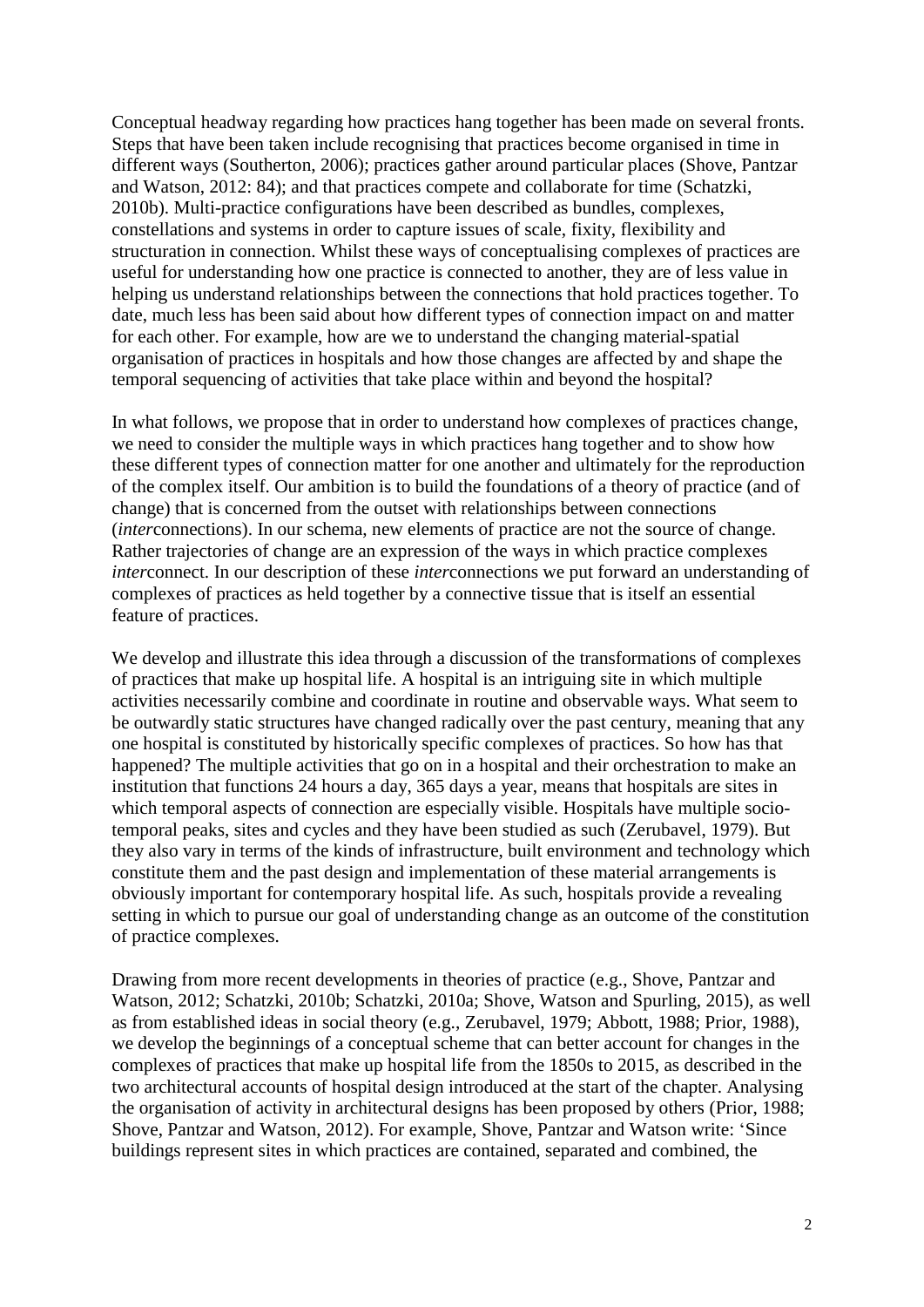history of domestic architecture provides a telling record of how daily life is organised and how this changes' (2012: 84).

We recognise that activity cannot be explained in full from building design alone, and indeed that is one of our central arguments. We claim that the architecture and layout of hospital buildings, such as the newly built Alder Hey Children's Hospital in Liverpool, is not simply the outcome of design trends, but represents one facet of multiple registers of transformation in institutional life. Others include: vast advances in medical science and in theories of infection and disease; a reconfigured and extended system of health professions, with their altered, emergent and redundant jurisdictions and areas of expertise; cultural shifts in social categories like children and childhood, social class, gender and age, all of which have implications for ideas of good hospital care; along with changed schedules and rotas of staff and patients associated with new forms of training, departmental opening hours, and different kinds of treatment, therapy and surveillance.

Given these multiple registers of transformation, it seems obvious that changes in hospital life cannot be revealed only through a story of developments in architectural design and professional planning, nor through a narrative of changing medical knowledge and professional organisation, nor through an understanding of the temporal organisation of the hospital. Instead, what is required is an account that reveals the dynamic interplay between these registers and their historical development. Such an account would get at changes in configurations of complexes of practices. What is needed is a method of understanding how different types of connection between practices matter for each other and how these connections matter for the reproduction of complexes of practices over time. Our original contribution is to focus on the different qualities of what we call the connective tissue (Shove, Pantzar and Watson, 2012)<sup>1</sup> of complexes of practices, and the *interconnections* within the connective tissue, in order to understand how the combinations of activities that make up routine and everyday hospital life have changed and how they have stayed the same.

We begin by briefly mapping some of the ways in which theorists of practice have dealt with connections between practices in order to situate our notion of connective tissue. In the subsequent sections, we develop three qualities of connective tissue in more detail, namely jurisdictional qualities, temporal qualities and material-spatial qualities. In the final section we focus on *inter*connections among these three qualities to show how such a focus helps to better understand how complexes of practices change and stay the same.

#### **(***Inter)***connections in complexes of practices**

Work that has looked at complexes of practices has, for the most part, focussed on singular dimensions of connectivity (e.g., temporal, material) without accounting for how that connection is itself related to other types of connection (e.g., Southerton, 2006; Shove, Pantzar and Watson, 2012). Similarly, this work has yet to account for how connections have shaped complexes of practices in the past and in ways that influence present and future connections and configurations. As a result, theories of practice tend to describe one dimension of connection when accounting for how practices hang together in the present. We argue that we need a more precise account of how multiple forms of connectivity between practices have come to be and how they matter for future iterations of a given complex of practices.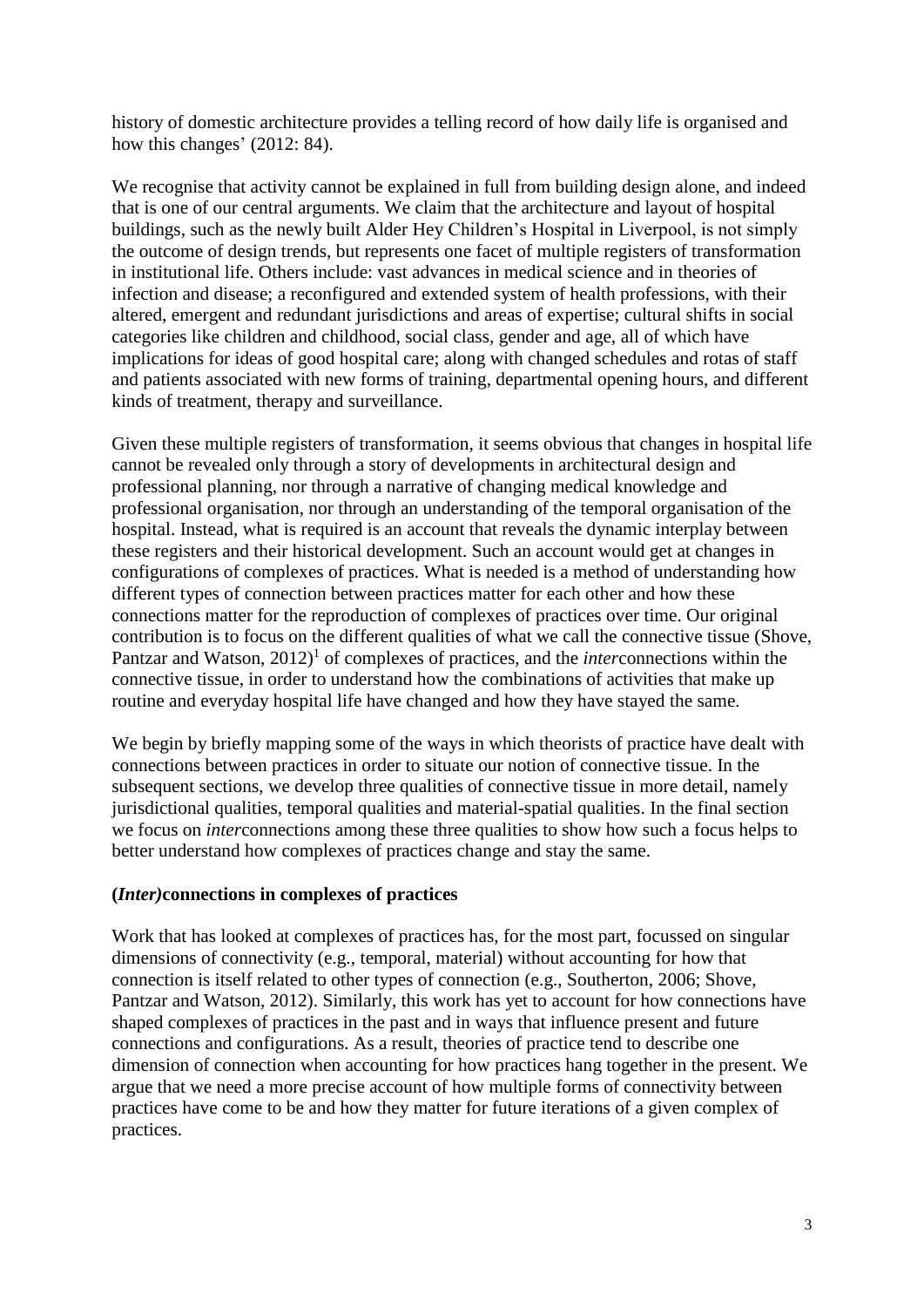One example of recent writing on connections is Southerton's examination of the temporal organisation of practices. Southerton tells us that '[t]he temporal organisation of the day can be characterised as being constituted by practices that have a fixed position within schedules' (Southerton, 2006: 451). This fixed position is a result of various features of a given practice, for example, that it involves co-participation with others, that it requires a high degree of obligation to others or a significant degree of personal commitment and a relatively long duration. These features of a given practice are understood in terms of tempo, periodicity, duration, coordination and synchronisation. Practices that 'have' different temporal features have a more or less malleable position within sequences of activity that make up the day. This description of how practices connect in time is important because it shows us that certain features of a practice matter for the ways in which it can link with others. However, from this account it remains unclear how a given practice came to have these features in the first place. How did it come to require a high degree of obligation to others, or personal commitment, or co-ordination with others? Why does a certain practice have a particular tempo, duration or periodicity?

Place has also been considered as a significant dimension of ordering, organising and connecting practices. For example, different combinations of practices happen at home as compared to those that happen at work, facilitated by various spatial and material topographies. Shove, Pantzar and Watson write that:

… there are various ways in which spatial arrangements constitute and underpin potentially important patterns of association. Some have to do with physical location of material elements. For example, practices requiring good supplies of running water converge around taps and drains (2012: 84).

Technological infrastructures also bring practices together in ways that allow their mutual influence. Shove, Pantzar and Watson (2012) go on to draw on an example from De Wit et al. (2002), who write about the office as an innovation junction. Their argument is that spatial and material arrangements are important for the re-structuring of administrative practice. In this explanation, it is the emergence of a new technology, the typewriter, that allows a new kind of practice to emerge, typing, and for the re-combining of different practices in office life, such as filing, storing, etc. As Shove, Pantzar and Watson explain, this demonstrates that 'the office' as a space, and the typewriter as a technology, facilitate new linkages between practices. Although historical comparison shows that these spatial and material arrangements have changed over time, De Wit et al.'s account is driven by a narrative of technological innovation and does not comment on further qualities of connectivity. It is unclear in what ways (and if at all) the temporal features (i.e., the periodicity, tempo, duration, etc.) of typing and its fixity in the working day were affected by the material and spatial reconfiguration of practices in the office. Indeed, each of these accounts gives an example of a single kind of connection, temporal or material-spatial, without addressing the relationship between them.

Building from these arguments, our aim is to develop an explanation that both accounts for the multiple ways in which practices connect and that shows how relationships between connections have come to be. To do this, we propose a method of conceptualising practices not as entities that have external and singular connections, but as being held together by a connective tissue which has multiple qualities. We make the case that as qualities of connection interact, they change the shape of the complex of practices and therefore potential future connections that practices are able to make.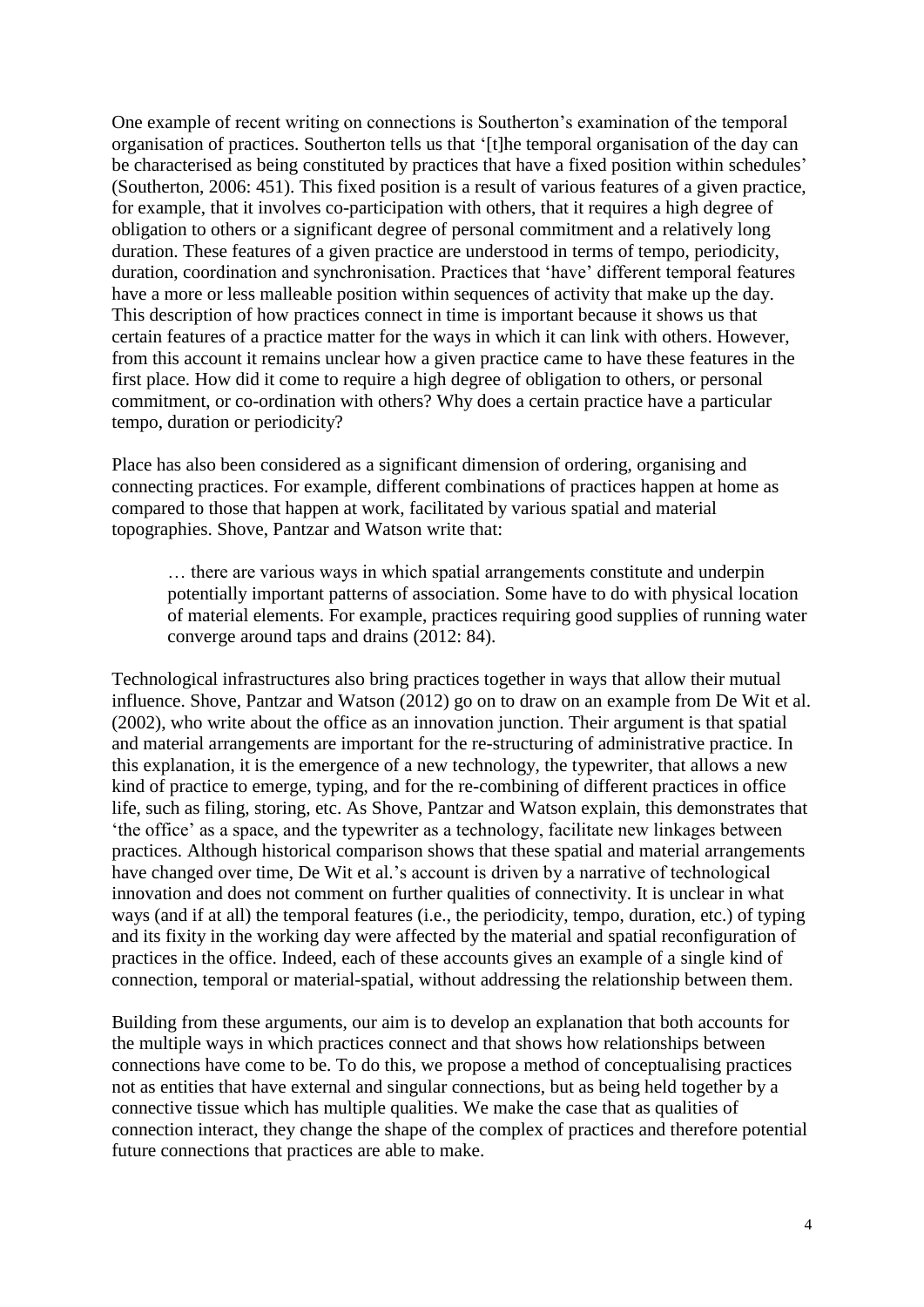In the following sections we give examples of three different qualities of connective tissue, $2$ namely temporal, material-spatial<sup>3</sup> and jurisdictional. In each section we begin by drawing out important and useful ways of thinking about how practices hang together and then build from these ideas to show how the jurisdictional, temporal and material-spatial qualities of the connective tissue *inter*connect to form enduring, morphing practice complexes across time.

### **Jurisdictional qualities**

The division of expertise and labour in a hospital offers a useful starting point for understanding how practices of hospital life hang together. Hospitals typically have departments that serve different functions, such as cardiology or ophthalmology, and draw on professions with different knowledges and skills including nursing and prosthetics. These divisions are important for connections between practices in hospital life and for how professions depend on each other. For instance, doctors rely on radiologists to provide X-rays and scans that are vital in diagnosing patients (see Abbott, 1988). Though jurisdictions and their related forms of connection are important, they are not the whole story. The constitution of hospital life depends on the *inter*connection of jurisdictional qualities with temporal and material-spatial qualities too, and in the subsequent sections we discuss why this is so.

For Abbott (1988), jurisdiction is a concept that is useful for analysing how the division of expert labour is reproduced over time and how it changes. Jurisdictions are the categories of social problems around which expert tasks are organised. These categories include the (re)framing of the social problem itself, tools and equipment and natural objects and facts. To give an example of each in turn, alcoholism might be (re)framed as a medical, psychological or moral condition respectively, placing it within the jurisdiction of doctors, psychologists or the clergy. Expertise might develop around specific skills or technologies. In a hospital we might think of the radiology profession, and the kinds of previously non-existent expertise that have emerged around different ways of looking inside the body, including X-ray, CT, MRI and ultrasound. Also common in health related professions is the organisation of expert knowledge around 'natural'<sup>4</sup> objects and facts such as podiatry, dermatology and ophthalmology which are respectively concerned with feet, skin and eyes, and paediatrics, midwifery and geriatric medicine which have formed around 'natural' facts of life course and gender.

For Abbott, the complexes of practices that make up hospital life and how these change are explained through shifting jurisdictions and the relations between them. Patterns of interdependence are observable in key processes such as those of diagnosis and treatment. Assembling a picture of the patient involves identifying which experts are and are not relevant to them, and the order in which they should be seen. It is through everyday activities like this that the organisation's map of jurisdictions is both revealed and reproduced. Abbott also accounts for historical change in interrelated jurisdictions, pointing out that social problems are reframed (e.g., if experts are unsuccessful), that new technologies and associated knowledges develop whilst others wane and that illness and disease itself changes.

These are valuable insights. We agree with Abbott that the categorisations of expert knowledge and actions, and the dynamics of power between such groups are very important for the organisation of practice complexes in hospital life. However, since Abbott is concerned to analyse professions in general, his account cuts across institutions and specific sites of action producing an analysis which is 'systemic' and fractal. He has little to say about the day-to-day goings on of hospital life and their material and temporal qualities.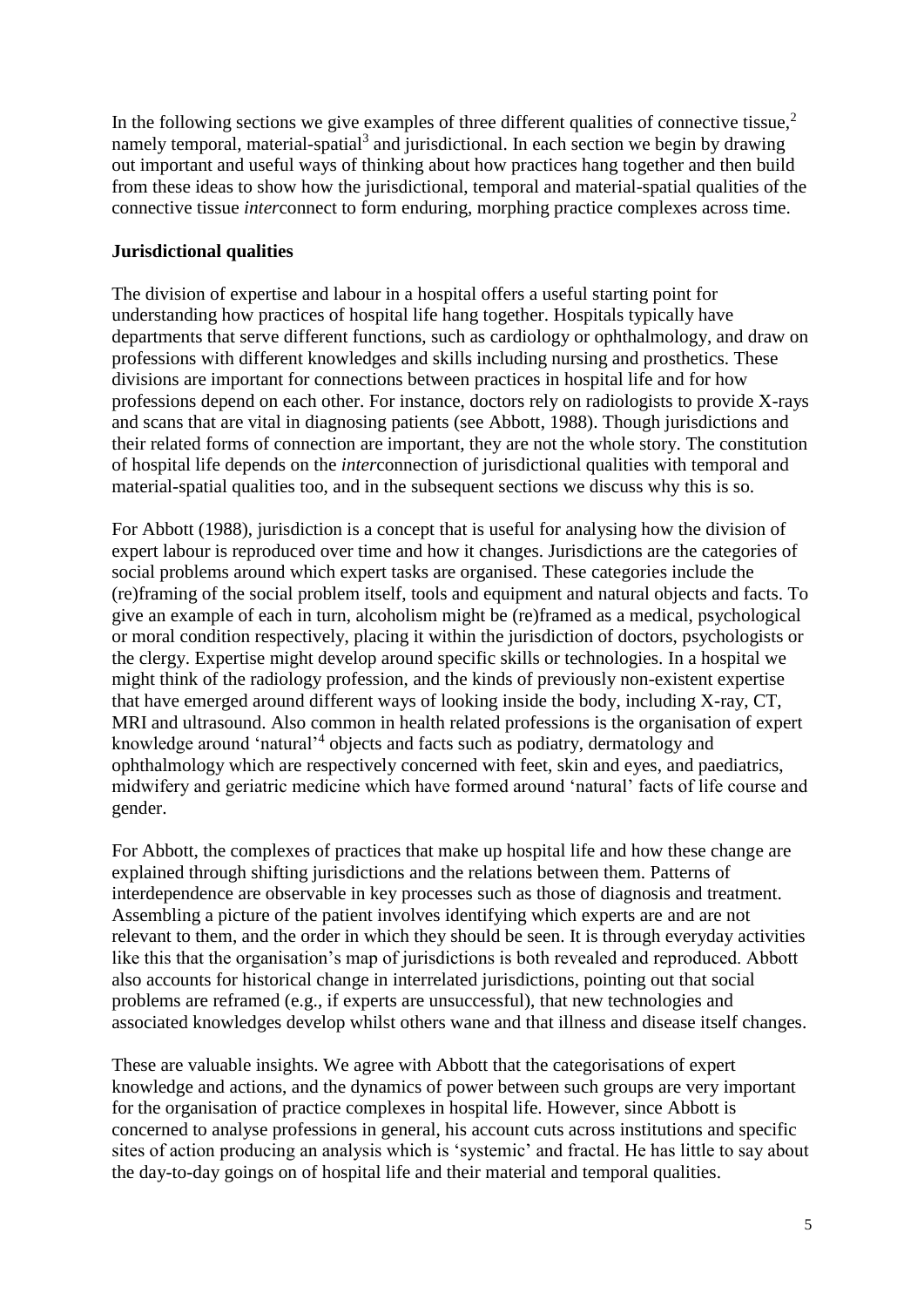As noted at the beginning of this chapter, a Victorian hospital provides a very different material-spatial infrastructure of practice than a newly designed facility. This has implications for the spatial organisation of experts within a hospital, potentially complicating the abstract system of professions that Abbott describes, and resulting in a variety of distinctions and patterns on the ground, as layouts vary and are used in different ways. Such spatial arrangements have implications for temporal patterns of hospital life too – the relative location of departments and experts affects patterns of time within the working day – a fact that might result in ideal sequences of diagnosis being adapted to local settings.

Jurisdictions, that is, the abstract organisation of expert tasks, play a vital part in the organisation, reproduction and transformation of what is done in hospital life. Put another way, they form a vital quality of connective tissue within complexes of practices. However, to argue against Abbott, any moment of performance does not simply reproduce a jurisdictional map. Rather, moments of performance reproduce practice complexes: phenomena that are an outcome of jurisdictional qualities *inter*connecting with temporal and material-spatial qualities.

### **Temporal qualities**

Practices are clearly linked together through a range of temporal connections. For example, Shove, Pantzar and Watson (2012: 87) make reference to Zerubavel's (1979) work to show that practices in hospital life hang together by virtue of their connection across a number of temporal scales. They explain that the timing of an operation depends only in part on the patient's condition; it depends significantly more on the scheduling and co-ordination of parallel practices that themselves depend on shift patterns, the day of the week, the time of the year and various stages of career training. In this account, the position of a practice within the socio-temporal order is less a result of the seemingly essential features of the practice itself and much more about the organisation of patterns of practices and hence time in the hospital as a whole.

Beyond this, Zerubavel's work highlights a relationship between temporal and jurisdictional connections. In Zerubavel's account, it is the temporal order of activities in the hospital that solidifies group boundaries and that defines the organisation of everyday activity – who works where, when and with whom. A hospital's schedule of activities does not only reflect the social structure of the organisation, but actively establishes and consolidates social boundaries. He writes: '… the temporal structure of hospital life confirms the definition of group boundaries within the hospital…' (1979: 63). In his account jurisdictions are (re)produced through temporal patterns of working activity.

We find three problems with this position. First, it implies that temporal connections define group boundaries. It therefore fails to give a more nuanced and balanced account of how changes in jurisdictions matter for the reproduction of the socio-temporal order. Second, this account of the socio-temporal ordering of practices says rather little regarding the materialspatial connections between activities in the hospital, including the production of space and equipment, the built environment and objects. Finally, it side-lines analysis of how sociotemporal orders (or complexes of practice) become established, how the temporal organisation of activity is contested and therefore how jurisdictions and temporal orders change over time.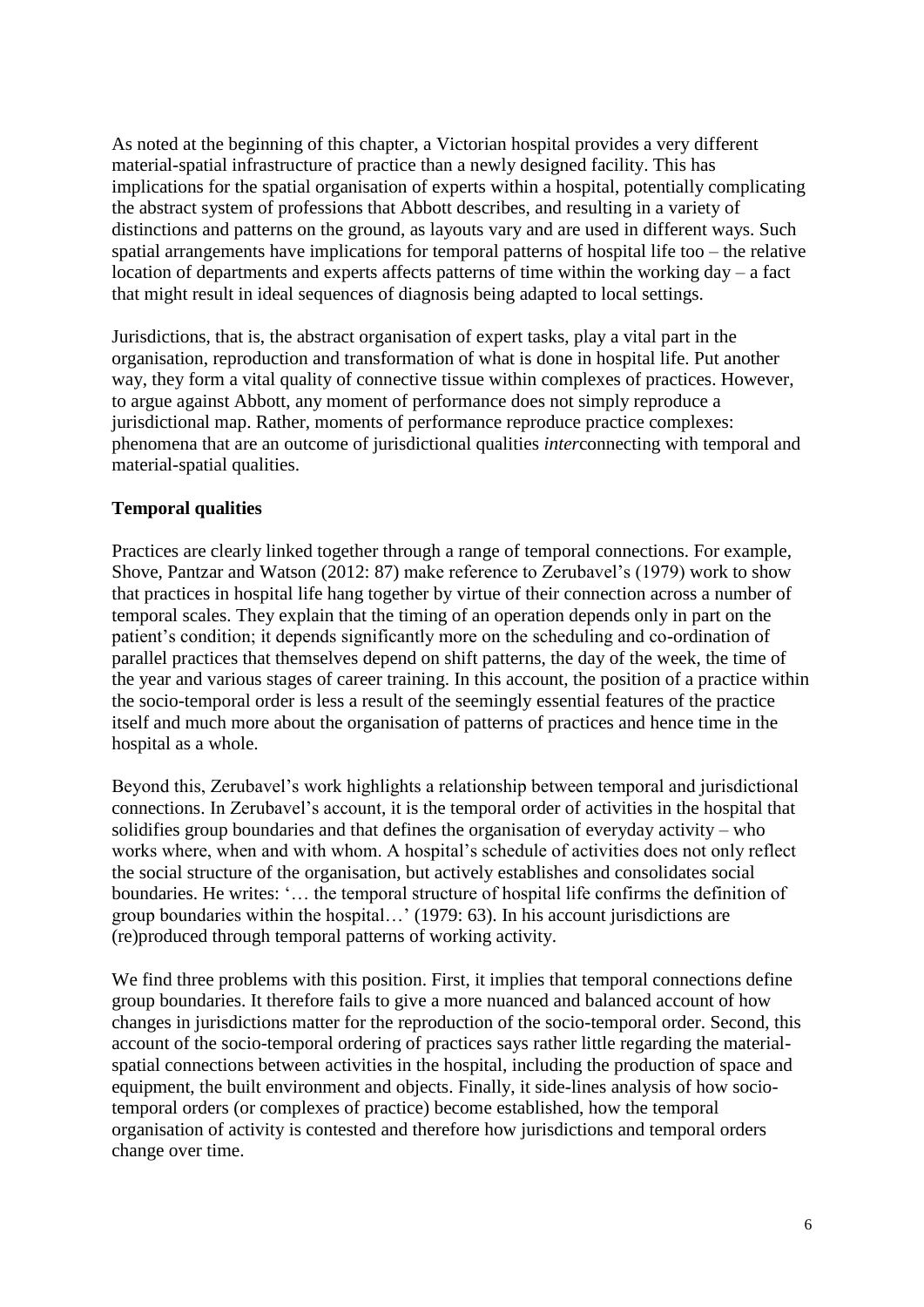Schatzki's position developed in *The timespace of human activity* (2010b) helps us develop a more persuasive account of how complexes of practice form and change. In that work he argues that the dimensions of practices that orient activity within a sequence represent one means through which practices hold together. These sequences constitute activity timespaces that are multiple and interwoven. This activity timespace forms a kind of backbone or temporal-spatial landscape that orders social phenomena. He writes: '… interwoven timespaces form an infrastructure that runs through and is essential to social affairs' (2010b: 65).

The notion of a landscape or infrastructure of temporal-spatial connections that underpins or runs through complexes of practices is a powerful one. It helps to get across the ideas that practices are not free to connect with just any other practices and that it is not easy for them to be reproduced in different places, different times or by different groups. But, moving on a step from Zerubavel's (1979) account, it also helps to explain that changes in practices matter for the organisation of activity timespaces that run through social affairs.

However, this conceptualisation is not without its problems. First, it positions the dimensions or features of a practice that orient activity as intrinsic to the practice. Second, it extracts activity timespace as the landscape or infrastructure of temporal-spatial connections and sets it apart from the complex of practices itself. Finally, because it combines temporal-spatial connections, it forges an analysis of how temporal connections matter for spatial ones and vice versa, privileging the temporal-spatial over other types of connection.

Building on these positions, we need an account of how different connective qualities impact on each other. A first step is to recognise that individual practices do not have intrinsic dimensions, features or temporal qualities. Instead, they are always bound up with other activity. What look like features of a practice are rather outcomes of a practice's positioning within a complex. Telos/teleology, the future dimension of practice, for example, is not an inherent aspect of an individual practice itself, but a product of interacting, changing and metamorphosing complexes of practices. Similarly, the temporal qualities of practices that Southerton (2006) describes such as periodicity, tempo, synchronisation and coordination, duration and sequence are not the property of an individual practice, but an outcome of the practice complex, which is itself formed and connected in various ways beyond the temporal.

In other words, it is not that '[t]he organization [*sic*], regularities and settings of a practice engender a net of interwoven timespaces…' (Schatzki, 2009: 40). Instead, it is the landscape of the complex of practices itself and its *inter*connections that define sequences, periodicities, durations and its telos. More than that, all of these temporal qualities depend upon and shape a variety of other qualities of connection including the jurisdictional and, as we discuss in the next section, the material-spatial.

## **Material-spatial qualities<sup>5</sup>**

Materiality has been conceptualised in various ways by different theorists of practice. Whilst 'things' barely feature in the writings of Bourdieu and Giddens, science and technology scholars have demonstrated that physical objects and technologies are mobilised in the doing of practices and are vital to their existence and perpetuation. Shove, Pantzar and Watson's self-described 'slimline interpretation of practice theory' (2012: 119) positions materials as one of three constitutive elements of practice (alongside meanings and competencies) in order to emphasise the importance of the material in action. Positioning materiality as a key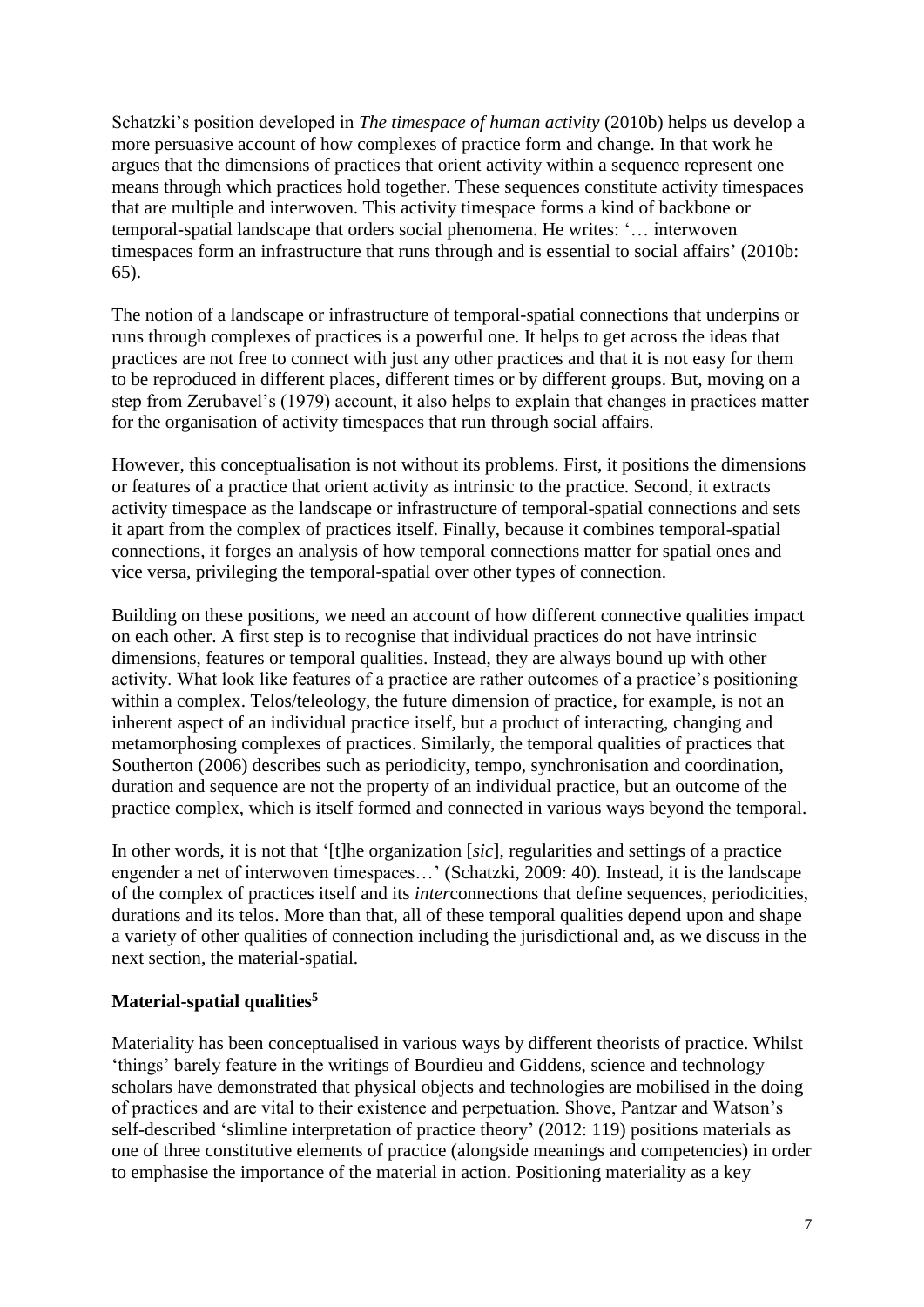component of practices, however, does not quite capture the connective quality of materials such as infrastructures and built environments which cut across and connect multiple practices at once (a quality that we argue belongs to technologies and artefacts as well). Indeed, conceptualising the built environment and networked infrastructure as constitutive materials of practice arguably side-lines their spatial and spatialising properties.

Schatzki's concept of 'material arrangements' (2002) provides a better representation of the spatial quality of material connections between practices. He writes:

Human coexistence is inherently tied, not just to practices, but also to material arrangements. Indeed, social life, as indicated, always transpires as part of a mesh of practices and arrangements: practices are carried on amid and determinative of, while also dependent on and altered by, material arrangements. I call the practicearrangement nexuses, as inherently part of which human coexistence transpires, sites of the social (Schatzki, 2010b: 130).

The 'hanging together of people's lives' depends in part on interconnected material entities, that is the material arrangements amidst which practices are enacted. Materiality for Schatzki connects human activity. However, conceptualising 'material arrangements' in this way as somehow 'outside of practices' loses something of the constitutive property of materiality as described by Shove, Pantzar and Watson (2012). So whilst Shove, Pantzar and Watson position materials as constitutive of practice and Schatzki positions material entities as part of separate arrangements that connect practices, in our notion of connective tissue we want to capture both the constitutive and connective features of materiality, by positioning it as a material-spatial quality of connective tissue.

Shove, Watson and Spurling's recent (2015) account of infrastructures moves a step closer to our position. These authors recognise that '… practices are partly constituted by and always embedded in material arrangements…' (2015: 1) and use this position to advance the argument that infrastructures are both shaped by and shaping of complexes of practices. In their examples, road networks and journeys connect emerging complexes of car dependent practices, distributed in time and space. As they explain, car dependence has become integral to a number of practices including shopping, commuting and getting to school, and through an iterative process involving transport and town planning, infrastructural development and emerging patterns of daily life, material-spatial arrangements and complexes of practice come to reflect one another.

These are useful ideas in thinking about material-spatial changes in the complexes of practices that make up hospital life. We share the central premise that 'things' both constitute and connect practices, but rather than attributing the spatialising properties of 'things' (that is the ways in which objects connect activities) to either constitutive elements of individual practices or to external 'material arrangements', we attribute this material-spatial quality to the connective tissue that holds the practice complex together.

By way of example, we might consider hospital plans and layouts as historical records of the ways in which practices have connected and disconnected. Prior's (1988) account of the design of children's wards from the early 1850s to the present demonstrates how ward layouts reflect changing theories of illness and disease as well as the changing practices of nursing, pedagogy, play and doctoring that characterise different periods in the history of treating sick children. These changing theories, jurisdictions, definitions and practices were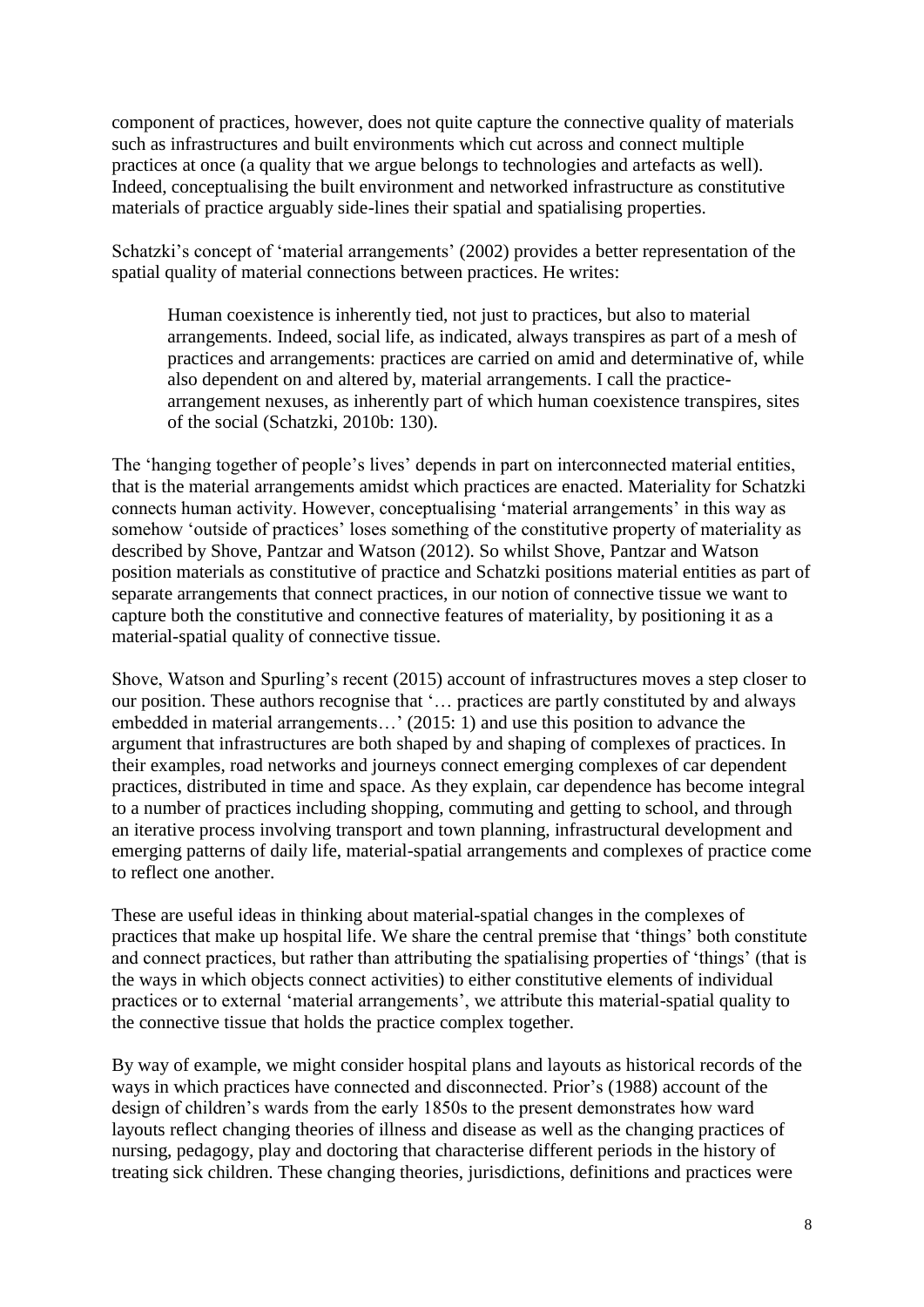materialised in 1900 wards which used glass partitions to isolate child patients from one another and from physical contact with parents, that had the sisters' office in a centralised panoptic location and that had only the bed and no other kinds of furniture in the room. All of these material-spatial qualities reflect and serve to maintain a particular patient-professional relationship and set of medical, nursing and patient practices on the ward.

Whilst Prior's (1988) work is limited in an analysis of plans, and designs cannot reveal patterns of use, it nevertheless points us in the direction of two key ideas. First, materials are clearly constitutive of practices on the ward. Isolation chambers matter for what patients and staff do. Isolation chambers with a single bed mean that children cannot play, while playrooms mean that they can. But beyond this, it shows that materials enable and disable different types of connections between multiple activities. The redesign of the built environment is part and parcel of a change in complexes of practices which are also changing in other ways: in response to changing theories of disease, in response to changing professional jurisdictions, in response to changing medical practices and the timings of those practices.

In science and technology studies, the case has been made that the built environment pervades and orders daily life, establishing more and less obdurate patterns of social activity (Hommels, 2005). This is just one form of structuring and other qualities of connection such as the temporal and the jurisdictional are no less or no more obdurate or flexible. Indeed, each of these qualities (and there could be others depending on the empirical site and question) form a historical layering of connections which holds practice complexes together. Materialspatial forms consequently exist alongside and in overlaying and fluctuating relationships with jurisdictional and temporal connections. No one form prefigures or dominates another, rather, each exists in relation to one another and all are mutually shaping.

## **Connective tissue: a method for understanding how complexes of practice change over time**

Having argued that complexes of practices are held together by forms of connection that are multiply interlinked (by connective tissue) and that have various qualities, we now consider how complexes of practices change. Our starting question was this: how can we account for the changes (and lack of changes) over the last 150 years in the complexes of practices that make up hospital life? To answer this, we need to account for changing complexes over time and for changes in how these complexes are constituted. One response is to suggest that the connective tissue of a given complex of practices, its qualities of connection and relationships between the different types of connection, has a history. What we mean is that past *inter*connections shape qualities of contemporary complexes of practices that matter for the kinds of connections they make and enable in the present and the future. Understanding, in these terms, the connective tissue that holds complexes of practices together allows us to consider the significance of past and present *inter*connections. These lines of enquiry offer an alternative, sociological way of thinking about how past activity matters for present and future social action.

Prior (1988) provides a more classical historical account of the development of the design of children's wards. She demonstrates that the design of children's wards is both shaped by and shapes changing medical knowledge. She describes that in 1852 (when the first children's ward in an English hospital was opened) that there were no special design requirements in that both adult and child medicine were underpinned by a miasmic theory of disease (the idea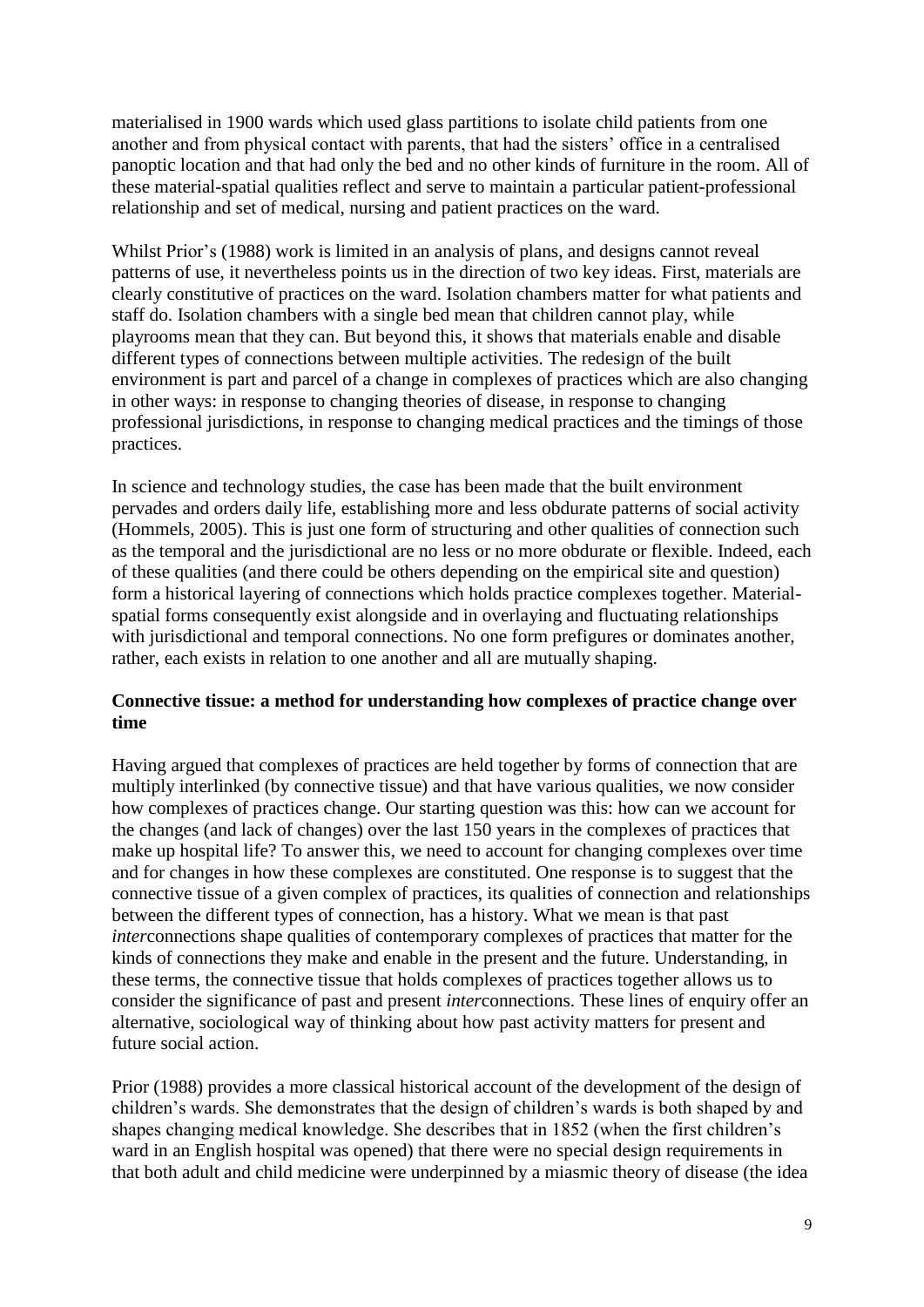that prominent diseases of the time were spread by 'bad' or stagnant air). The Pavilion plan of the hospital, advocated by Florence Nightingale (1859), was designed to facilitate the dissipation of miasma and allow the flow of fresh air. 'Space in the pavilion hospital is necessarily, then, full of light and air. The use of verandas, to which patients can be expelled during the hours of daylight, facilitates the circulation of air…' (Prior, 1988: 95). The architectural features of openness that allow the flow of air and light are repeated in contemporary hospital design despite medical knowledge having moved on from this theory of disease. The design director for the New Alder Hey Children's Hospital writes: 'The sense of openness extends to the clinical areas… to optimise observation and daylight. In the Critical Care Unit this approach has produced an innovative layout with patient bays curved around a central staff base and a rooflight that floods the eight-bed cluster with daylight' (Zucchi, 2015: 13).

Whilst medical knowledge and with it the organisation of medical, nursing and administrative practices, has clearly progressed significantly in the last 150 years, many design features remain. According to Prior '… it is essential to underline the fact that these features of physical environment were woven into entirely different discourses on disease and medical practice' (Prior, 1988: 101). To understand why some features of hospital life remain the same, whilst others have changed, we need to turn not just to aspects of knowledge and design, but to a more subtle account of the organisation and hanging together of hospital life.

The shift in medical knowledge from the miasmic theory of disease to 'germ theory' is important, but knowledge is only one aspect of the connective tissue that holds complexes of practices together. Instead of viewing architectural features (the isolation cubicle or glass doors to restrict the flow of air and germs) as a material expression of changes in medical knowledge, we would see these developments as part and parcel of changing jurisdictions that connect nursing with practices of sanitation and isolation and that disconnects it from practices involving socialisation and interaction. We would see that these changing jurisdictions matter for the temporal organisation of activity on the ward (so that nurses spend less time interacting with patients and more time cleaning up, etc.) and beyond. These changing jurisdictional and temporal qualities of how practices on the ward hang together matter for and are shaped by the material-spatial qualities imposed by isolated beds and separate wards.

Similarly, jurisdictional qualities change as practices of education, socialisation and recreation fall under the medical and nursing remit and as they do so, temporal qualities change as play and interaction, and not just observation, become fixed practices in nursing schedules. Visiting hours become more flexible as children are no longer isolated from their parents. Instead, parents are encouraged to be with their children to lessen the 'emotional shock of a hospital visit'. The inclusion of 'mother's divans' and 'playrooms' in wards connects medical and nursing practices to practices of parenting and socialising. And as all these examples show, material-spatial qualities do more than just reflect changes in other domains.

The contemporary design of the large glass-sliding doors to patient's rooms in the newly built Alder Hey Children's Hospital embody and reproduce this multiple layering of historical *inter*connections. The doors can be closed completely and blinds pulled down to isolate and facilitate patient privacy. They can be closed and transparent to enable observation and they can be fully drawn back to open the patient's room into the ward to assist socialisation and interaction with staff and other patients.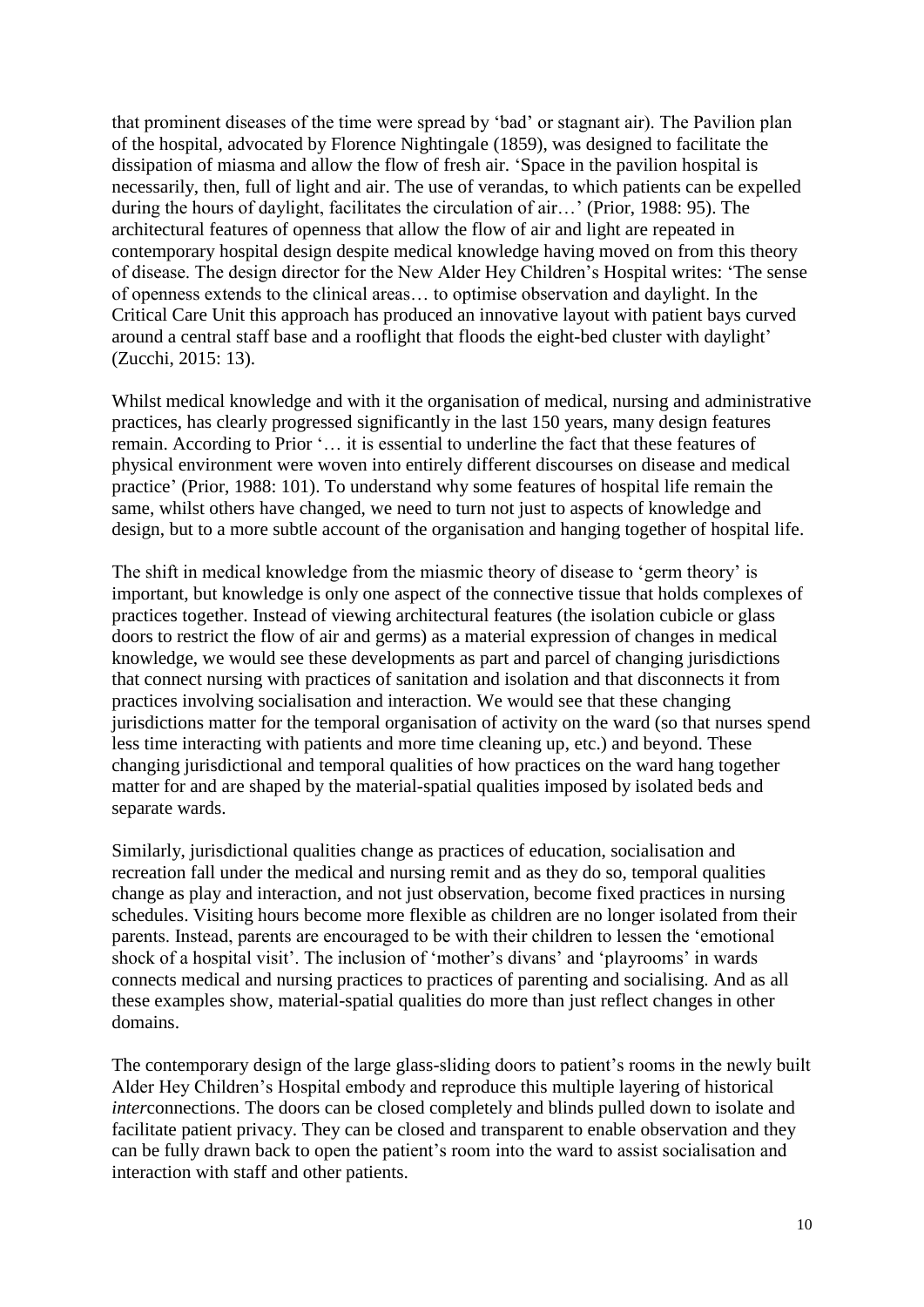Our point is that past *inter*connections shape features of contemporary practices that matter for the connective tissue, its qualities and *inter*connections in the present. The design of the hospital does not simply reflect changes in the complex of practices that make up hospital life, rather, the spatial organisation of the hospital is in a recursive relationship with the organisation of activity, but so too is the temporal organisation of the hospital and the organisation of jurisdictions within it. In connecting through the built environment, through patterns of time and through systems of professional responsibility, those multiple *interc*onnections become features or characteristics of the complex of practices, the connective tissue that holds practices together.

Finally, whilst this historical layering of *inter*connections, and the development of connective tissue, appears structuring and directive, we stress that human activity remains indeterminate and that past connections and *inter*connections do not directly determine present activity or what will happen in the future. That current activities are indeterminate does not mean that they have no relation to the past. We follow Schatzki when he writes: '…past phenomena circumscribe, induce-orient, and underwrite the public manifestation of – but do not cause or antecedently pin down – present activity' (Schatzki, 2010b: x).

In any specific instance, the relation of the past to the present and the influence of past *inter*connections (of the connective tissue) in current complexes of practices is an empirical question. Our aim has been to lay some foundations from which to begin investigations of these relations and thus of how practices hang together.

### **Conclusion**

We are calling for a version of practice theory which begins with complexes of practices and not 'a practice' and that focuses on relationships between connections and on how different types of connection matter for each other. We have developed an approach which is concerned from the outset with how complexes of practices hang together. Central to our framework is the idea of a connective tissue that both holds complexes of practices together and that is itself an essential feature of the practices involved. With this idea in place, it is possible to focus on the different qualities of connective tissue, and the *inter*connections between those qualities, to understand changing complexes of practices over time.

Taking the *inter*connections of connective tissue as a starting point is significantly different to focussing on the constitution and trajectories of specific practices. It also contrasts with work that has focussed on singular dimensions of connectivity. Instead, we have sought to account for multiple registers of change at the same time. We consequently argue against the conceptualisation of connective qualities as either background or as part of a practice, instead we contend that they are both. Finally, we suggest that no particular *inter*connection should have ontological privilege, but rather, that understanding the character of *inter*connection is a question for empirical research.

These ideas point to new ways of thinking about the relationship of the past to the present. In viewing the present as an outcome of intersecting registers of reproduction and change, we challenge the view that the past somehow causes the present and the view that future trajectories can be anticipated by extrapolating from the past. Providing an exhaustive catalogue of processes by which past *inter*connections influence present shapes or forms of connective tissue is beyond the scope of this chapter. However, we hope to have